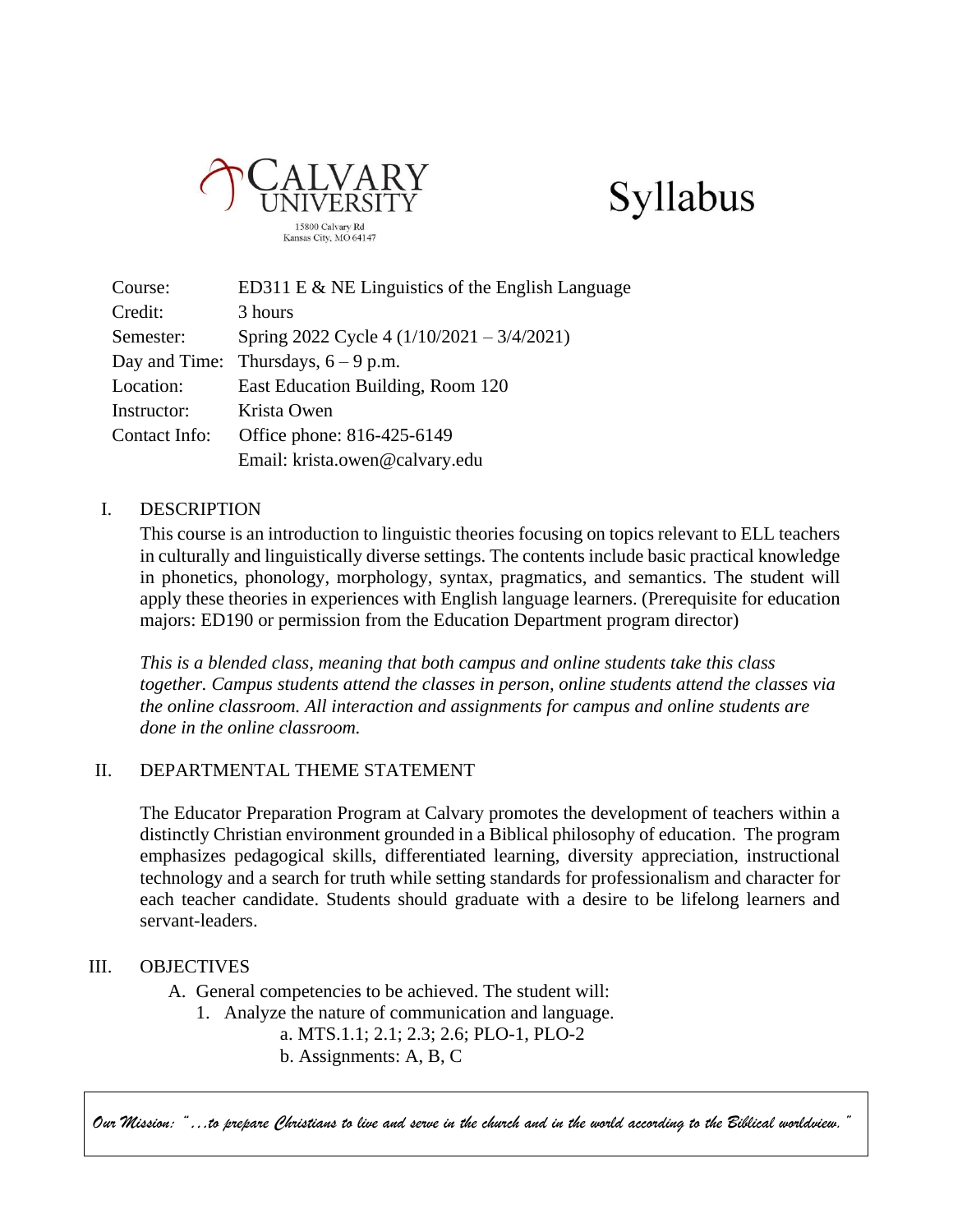- 2. Articulate the key components and features of speech.
	- a. MTS.1.1; 1.3; 2.3; PLO-2, PLO-3
	- b. Assignments: A, B, C
- 3. Describe and analyze the general features of sociolinguistics and linguistic anthropology, examining how people groups have shaped language, and vice versa.
	- a. MTS.1.1; 2.1; 2.3; 2.6; 6.2; PLO-4
	- b. Assignments: A, B, C, D
- 4. Demonstrate an understanding of key principles in second language acquisition.
	- a. MTS.1.1; 2.1; 2.3; 2.6; PLO-1, PLO-2
	- b. Assignments: A, B, C, D
- B. Specific competencies to be achieved. The student will:
	- 1. Articulate and analyze the foundational concepts behind the nature of communication and spoken language.
		- a. MTS.1.1; 1.5; 2.1; 6.2; PLO-2
		- b. Assignments: A, B, C
	- 2. Define the three areas of phonetics and analyze how they overlap.
		- a. MTS.1.1; 1.3; 2.3; PLO-2
		- b. Assignments: A, B, C
	- 3. Define the concept of a phoneme and identify key concepts and components in phonology.
		- a. MTS.1.1; 1.3; PLO-2, PLO-4
		- b. Assignments: A, B, C
	- 4. Define the concept of morphemes and analyze the different ways in which they are combined to create words.
		- a. MTS.1.1; 1.3; 6.2; PLO-2, PLO-4
		- b. Assignments: A, B, C
	- 5. Identify the key components of syntactic construction and analyze how they are utilized to convey meaning.
		- a. MTS.1.1; 1.3; 6.2; PLO-3, PLO-4
		- b. Assignments: A, B, C
	- 6. Define the concepts of semantics  $\&$  pragmatics. Analyze the key features of each.
		- a. MTS.1.1; 1.5; 3.2; 6.2; PLO-2, PLO-4
		- b. Assignments: A, B, C
	- 7. Describe and demonstrate an understanding of the major themes of sociolinguistics and linguistic anthropology.
		- a. MTS.1.1; 1.5; 2.3; 2.6; 6.2; PLO-2, PLO-4
		- b. Assignments: A, B, C
	- 8. Evaluate writing systems and nonverbal communication with respect to the principles of linguistics.
		- a. MTS.1.1; 1.5; 6.1; 6.2; PLO-2
		- b. Assignments: A, B, C
	- 9. Create a comparative analysis introducing English speakers to the linguistic challenges of speakers of a chosen language group attempting to learn English.
		- a. MTS.1.2; 1.3; 2.6; 6.2; PLO-2, PLO-4
		- b. Assignments: D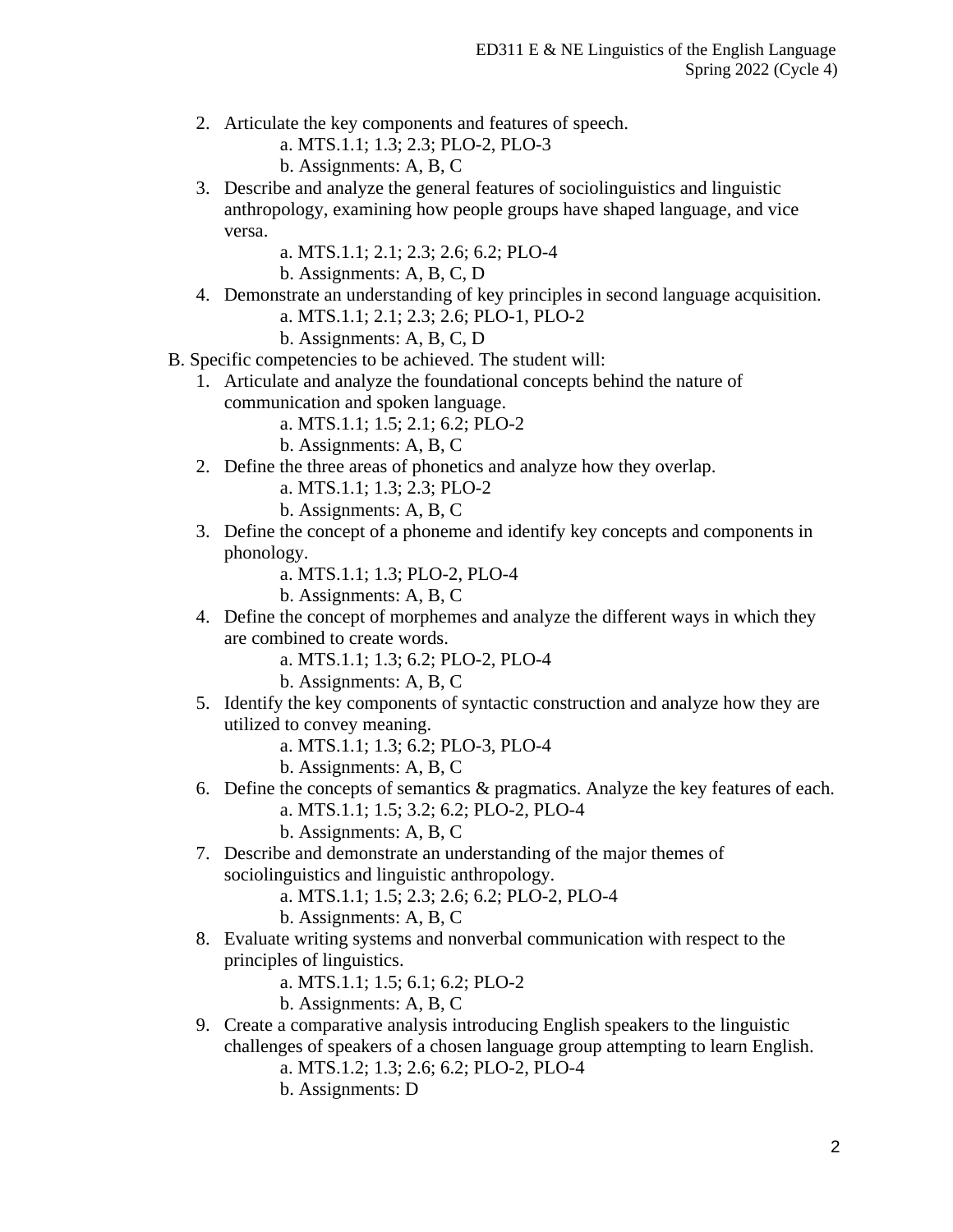10. Discuss and describe what linguistics exposes about the character of God and man.

a. MTS.2.3; 6.2; PLO-1

b. Assignments: A, B, C, D

## IV. MATERIALS

A. Required Textbooks

Rowe, Levine *A Concise Introduction to Linguistics 5th Edition* Oxford, New York: Routledge 2018. ISBN-13: 978-0415786515 (Retail \$110.00)

*The Bible* (see note below in course policies).

B. Additional Reading

You will be expected to read additional material (handouts, journal articles, websites, etc.) that may be assigned by the instructor during the course.

## C. Reading Requirements

To accomplish all of our learning goals, you will need to be engaged in a significant amount of learning outside of the classroom. You will be expected to read the text and articles. To help you actively engage with the text, written reactions to your reading will be required. You are encouraged to focus upon the questions posed in the Reading Assignments/Final Exam Review Sheet provided by your professor. *While we will be reviewing some of the concepts from the text in class, we will simply not have enough time to cover everything. As a future educator, all of the information is important!* Your quizzes and exams will be drawn from your reading assignment questions.

## V. REQUIREMENTS

- A. Reading and Responses: A reading schedule will be provided at the beginning of the cycle. Students are required to complete each weekly reading and submit a two page response or summary.
- B. Chapter Questions: In addition to reading responses, specific questions and/or exercises will be given for each chapter on a weekly basis.
- C. Class Discussion: Engagement in discussion will be accomplished both in class and online. Students are required to participate in both, and plenty of opportunity will be given.
- D. A research project will be due toward the end of the cycle. Students will choose a language (other than English), outline the linguistic features of that language, and provide a comparative analysis with the English language. A brief presentation will be made to the class.

# VI. METHODS

- A. Teaching
	- 1. Lectures
	- 2. Large group discussion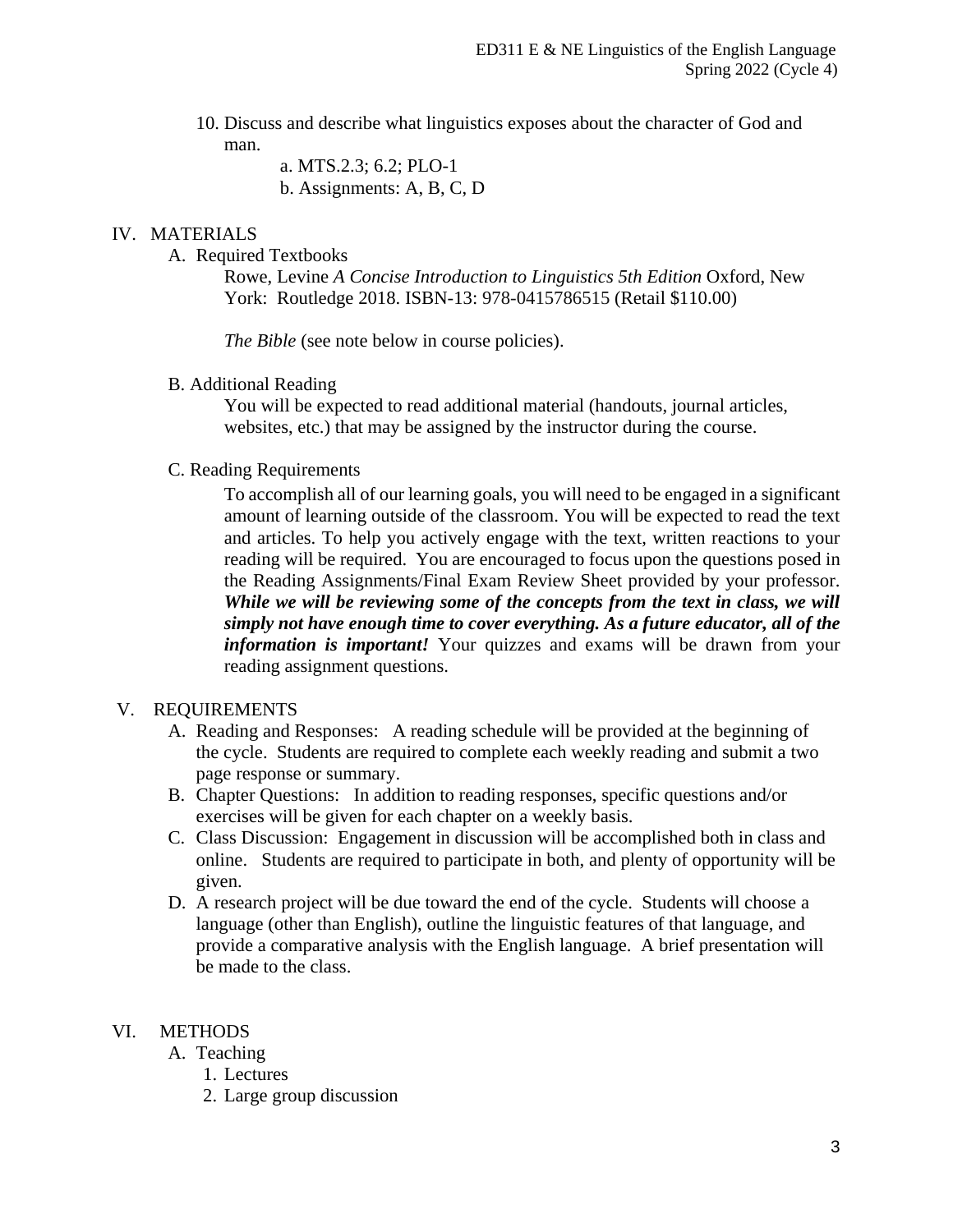- 3. Small group discussion
- 4. Reading with written responses
- 5. Completion of chapter exercises
- 6. Research paper and presentation

#### B. Grading

1. Weight given to assignments:

| Reading and responses           | 20% |
|---------------------------------|-----|
| Chapter exercises               | 20% |
| <b>Discussion Participation</b> | 15% |
| <b>Research Project</b>         | 20% |
| <b>Quizzes</b>                  | 15% |
| Final Exams (1)                 | 10% |
|                                 |     |

2. Late Assignments

 Late assignments will be penalized 5% of the grade on that assignment per calendar day. This does not apply to the reading assignments for which there are no late assignment options.

3. Letter/Numerical Grade Scale

The grading scale listed in the current University Catalog will be used for this course.

#### VII. COURSE POLICIES

A. The Bible as Required Textbook

The Bible is a required textbook in every course at Calvary University. To facilitate academic level study, students are required to use for assignments and research an English translation or version of the Bible based on formal equivalence (*meaning that the translation is generally word-for-word from the original languages*), including any of the following: New American Standard (NASB), English Standard Version (ESV), New King James (NKJV), or King James (KJV). Other translations and versions based on dynamic equivalence (*paraphrases and thought-for-thought translations like NLT AND NIV*) may be used as supplemental sources. Please ask the professor if you have questions about a particular translation or version.

B. Class Participation

 Students are expected to attend class and participate in discussing the daily material. Learning takes place best when the student is personally involved in the process. Cell phones should be set to silent and placed on the table or in a book bag/purse. *Working on other assignments during class or using electronic devices for anything other than class activities or taking notes for the course will not be permitted.*

#### C. Plagiarism Statement

Plagiarism is defined as copying any part of a book or paper without identifying the author. This also includes taking another person's ideas and presenting them as your own.